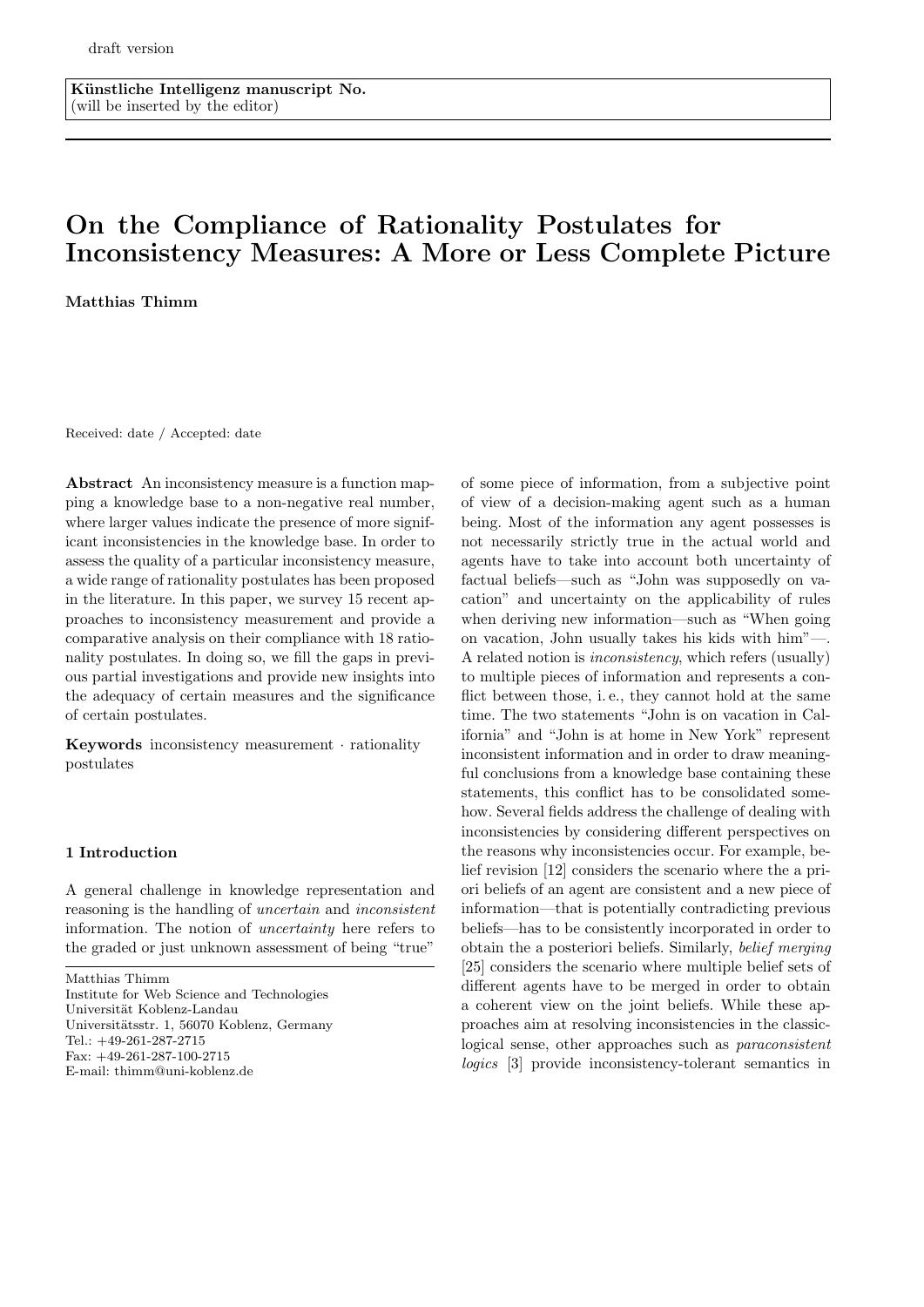order to be able to reason under inconsistency. There are also some works dealing with both inconsistency and (quantitative) uncertainty at the same time such as belief revision and merging for probabilistic knowledge [22, 4, 38, 7].

A quantitative treatment of the challenge of dealing with inconsistencies in knowledge representation is provided by the field of inconsistency measurement, see e. g. [13, 9] for some early surveys. In this field, the main object of research is the inconsistency measure, i. e., a function that assign a non-negative real value to a knowledge base with the informal meaning that larger values indicate a larger inconsistency. These measures are useful for the tasks of analyzing knowledge bases in general [44], identifying the culprits of inconsistency [16], as well as manual and automatic debugging of knowledge bases [10, 38] and inconsistency-tolerant reasoning [39]. The traditional setting for inconsistency measurement is that of classical propositional logic and, beginning with Knight's inconsistency measure from [23, 24], a lot of proposals of inconsistency measures have been made for this setting [23, 13, 15, 16, 31, 34, 49, 10, 11, 32, 19, 47]. While there are also approaches to inconsistency measurement based on logics incorporating uncertainty [5, 36, 43, 35, 6], we will focus our study here on the classical setting as the variety of different measures in other settings is rather small.

In [14], a first formal proposal was given on what properties a basic inconsistency measure should satisfy. In that work, Hunter and Konieczny proposed the properties consistency (the inconsistency value should be zero iff the knowledge base is consistent), normalization (the inconsistency value should range between zero and one), monotony (adding formulas to the knowledge base should not decrease the inconsistency value), free formula independence ("innocent" formulas can be removed from the knowledge base without changing the inconsistency value), and dominance (semantical weakening of certain formulas should not increase the inconsistency value), to be desirable properties that should be satisfied by a meaningful account to inconsistency measurement. In [16] the property normalization was classified as an additional property and later works such as [11] also did not include dominance in the core set of desirable properties. Following [14] several other works  $[42, 16, 33, 34, 43, 2]$  also proposed new rationality postulates, either to replace previously proposed postulates or to extend them. Although these postulates were proposed to evaluate the rationality of concrete approaches to inconsistency measurement, only a few of them have been evaluated wrt. only a subset of the postulates in the references mentioned before.

In this paper, we provide a comprehensive evaluation of 15 inconsistency measures from the recent literature [15, 16, 10, 24, 47, 11, 34, 21, 49, 8] wrt. 18 rationality postulates proposed in [14, 42, 16, 33, 34, 43, 2]. We conduct this evaluation objectively and refrain from discussing the actual rationality of certain postulates and the meaningfulness of certain inconsistency measures in the light of satisfying (or violating) them. In [2], Besnard provides a critical examination of some of the basic postulates mentioned above and we would like to point the interested reader to this work for some excellent discussion on this topic. Similar discussions can also be found in [33, 34]. The present paper shall serve as an overview of the state-of-the-art and as collection of various technical results on the compliance of rationality postulates.

The main contribution of this paper is summarized in Table 1 where the compliance of each of the considered 15 inconsistency measures wrt. 18 rationality postulates is stated. The necessary preliminaries about the logical context are given in Section 2, the definitions of the considered inconsistency measures can be found in Section 3, and the considered rationality postulates are presented in Section 4. An overview on the results is given in Section 5 and a final discussion concludes this paper in Section 6.

## 2 Preliminaries

Let At be some fixed propositional signature, i. e., a (possibly infinite) set of propositions, and let  $\mathcal{L}(At)$  be the corresponding propositional language constructed using the usual connectives  $\wedge$  (and),  $\vee$  (or), and  $\neg$ (negation).

**Definition 1** A knowledge base  $K$  is a finite set of formulas  $\mathcal{K} \subseteq \mathcal{L}(A_t)$ . Let K be the set of all knowledge bases.

If X is a formula or a set of formulas we write  $\mathsf{At}(X)$ to denote the set of propositions appearing in  $X$ . Semantics to a propositional language is given by interpretations and an interpretation  $\omega$  on At is a function  $\omega$ : At  $\rightarrow$  {true, false}. Let  $\Omega(At)$  denote the set of all interpretations for At. An interpretation  $\omega$  satisfies (or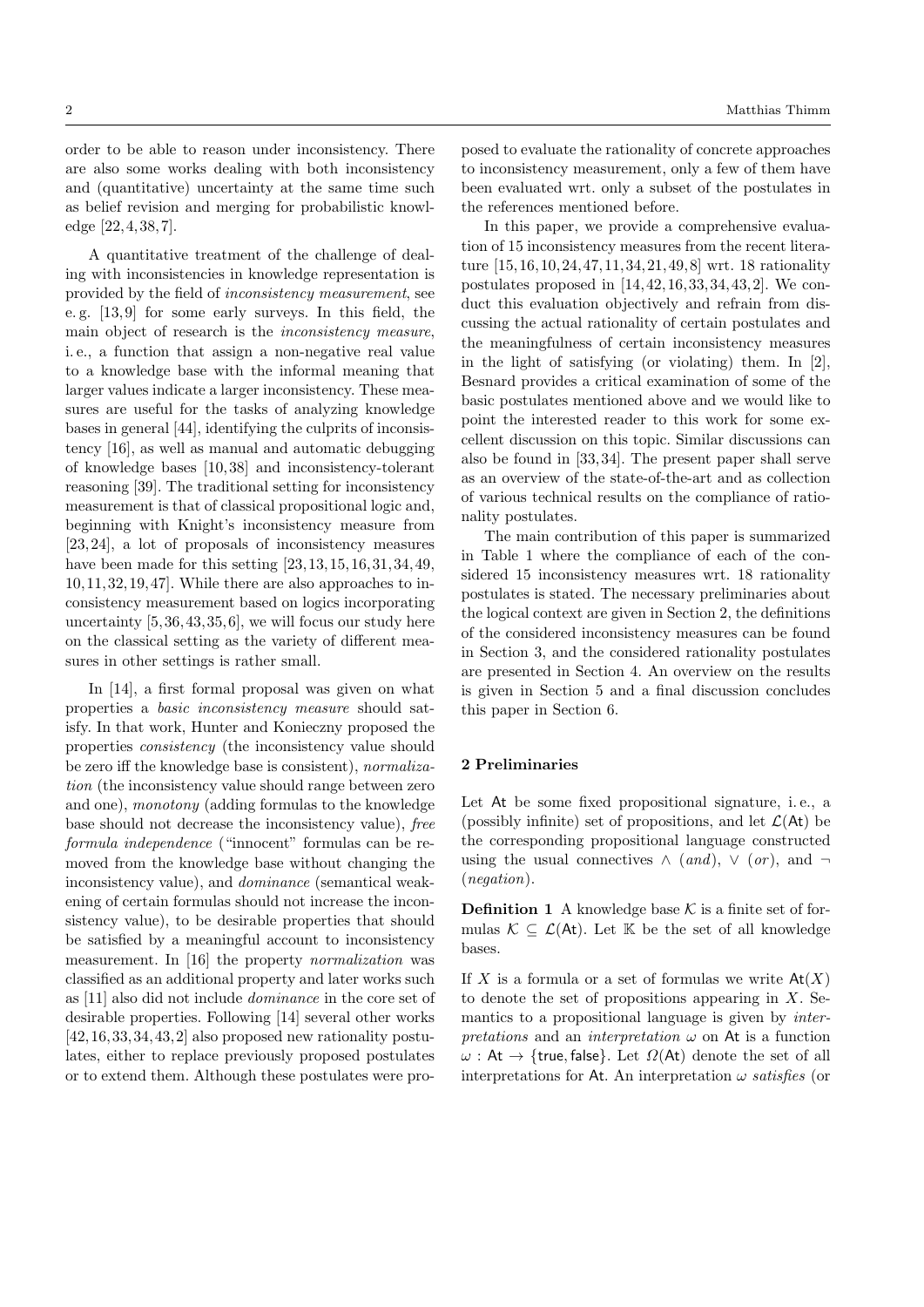is a *model* of) an atom  $a \in$  At, denoted by  $\omega \models a$ , if and only if  $\omega(a)$  = true. The satisfaction relation  $\models$  is extended to formulas in the usual way.

For  $\Phi \subseteq \mathcal{L}(A_t)$  we also define  $\omega \models \Phi$  if and only if  $\omega \models \phi$  for every  $\phi \in \Phi$ . Define furthermore the set of models  $\textsf{Mod}(X) = \{ \omega \in \Omega(\textsf{At}) \mid \omega \models X \}$  for every formula or set of formulas  $X$ . By abusing notation, a formula or set of formulas  $X_1$  entails another formula or set of formulas  $X_2$ , denoted by  $X_1 \models X_2$ , if  $\text{Mod}(X_1) \subseteq \text{Mod}(X_2)$ . Two formulas or sets of formulas  $X_1, X_2$  are *equivalent*, denoted by  $X_1 \equiv X_2$ , if  $\textsf{Mod}(X_1) = \textsf{Mod}(X_2)$ . Furthermore, two sets of formulas  $X_1, X_2$  are semi-extensionally equivalent if there is a bijection  $s: X_1 \to X_2$  such that for all  $\alpha \in X_1$  we have  $\alpha \equiv s(\alpha)$  [43]. We denote this by  $X_1 \equiv^s X_2$ . If  $Mod(X) = \emptyset$  we also write  $X \models \perp$  and say that X is inconsistent.

## 3 Inconsistency Measures

Let  $\mathbb{R}_{\geq 0}^{\infty}$  be the set of non-negative real values including  $\infty$ . Inconsistency measures are functions  $\mathcal{I}: \mathbb{K} \to \mathbb{R}^{\infty}_{\geq 0}$ that aim at assessing the severity of the inconsistency in a knowledge base  $K$ . The basic idea is that the larger the inconsistency in K the larger the value  $\mathcal{I}(\mathcal{K})$ . For the remainder of the paper, we also denote  $\mathcal{I}(\mathcal{K})$  as the *inconsistency value* of  $K$  (wrt.  $\mathcal{I}$ ). Inconsistency is a concept that is not easily quantified and there have been a couple of proposals for inconsistency measures so far, in particular for classical propositional logic, see e. g. [2, 32, 19, 17] for some recent works. Here, we select a representative selection of 15 inconsistency measures from the literature in order to conduct our evaluation, taken from [15, 16, 10, 24, 47, 11, 34, 21, 49, 8]. We briefly introduce these measures in this section for the sake of completeness, but we refer for a detailed explanation to the corresponding original papers.

The formal definitions of the considered inconsistency measures can be found in Figure 1 while the necessary notation for understanding these measures follows below.

The measure  $\mathcal{I}_d(\mathcal{K})$  [15] is usually referred to as a baseline for inconsistency measures as it only distinguishes between consistent and inconsistent knowledge bases.

The measures  $\mathcal{I}_{\text{MI}}(\mathcal{K})$  [15],  $\mathcal{I}_{\text{MI}}(\mathcal{K})$  [15],  $\mathcal{I}_{p}$  [10], and  $\mathcal{I}_{mv}$  [49] are defined using minimal inconsistent subsets. A set  $M \subseteq \mathcal{K}$  is called minimal inconsistent subset (MI)

$$
\mathcal{I}_d(\mathcal{K}) = \begin{cases}\n1 & \text{if } \mathcal{K} \models \bot \\
0 & \text{otherwise}\n\end{cases}
$$
\n
$$
\mathcal{I}_{\text{MI}}(\mathcal{K}) = |\text{MI}(\mathcal{K})|
$$
\n
$$
\mathcal{I}_{\text{MI}}(\mathcal{K}) = \sum_{M \in \text{MI}(\mathcal{K})} \frac{1}{|M|}
$$
\n
$$
\mathcal{I}_\eta(\mathcal{K}) = 1 - \max\{\xi \mid \exists P \in \mathcal{P}(\text{At}) : \forall \alpha \in \mathcal{K} : P(\alpha) \ge \xi\}
$$
\n
$$
\mathcal{I}_c(\mathcal{K}) = \min\{|v^{-1}(B)| | v \models^3 \mathcal{K}\}
$$
\n
$$
\mathcal{I}_{m_c}(\mathcal{K}) = |\text{MC}(\mathcal{K})| + |\text{SC}(\mathcal{K})| - 1
$$
\n
$$
\mathcal{I}_p(\mathcal{K}) = |\bigcup_{M \in \text{MI}(\mathcal{K})} M|
$$
\n
$$
\mathcal{I}_{hs}(\mathcal{K}) = \min\{|H| | H \text{ is a hitting set of } \mathcal{K}\} - 1
$$
\n
$$
\mathcal{I}_{\text{dual}}^{\Sigma}(\mathcal{K}) = \min\{|H| | H \text{ is a hitting set of } \mathcal{K}\} - 1
$$
\n
$$
\mathcal{I}_{\text{dual}}^{\text{max}}(\mathcal{K}) = \min\{\sum_{\alpha \in \mathcal{K}} d_d(\text{Mod}(\alpha), \omega) | \omega \in \Omega(\text{At})\}
$$
\n
$$
\mathcal{I}_{\text{dual}}^{\text{max}}(\mathcal{K}) = \min\{\max_{\alpha \in \mathcal{K}} d_d(\text{Mod}(\alpha), \omega) > 0\} | \omega \in \Omega(\text{At})\}
$$
\n
$$
\mathcal{I}_{D_f}(\mathcal{K}) = 1 - \mathcal{I}_{i=1}^{|\mathcal{K}|}(1 - R_i(\mathcal{K})/i)
$$
\n
$$
\mathcal{I}_{P_m}(\mathcal{K}) = \sum_{\alpha \in \text{At}} |P_m(\alpha)| \cdot |P_m(\alpha)|
$$
\n
$$
\mathcal{I}_{mv}(\mathcal{K}) = \
$$

Fig. 1 Definitions of the considered inconsistency measures

of K if  $M \models \perp$  and there is no  $M' \subset M$  with  $M' \models \perp$ . Let  $MI(K)$  be the set of all MIs of K.

For  $\mathcal{I}_{mc}$  [10], let furthermore  $MC(K)$  be the set of maximal consistent subsets of K, i.e.,  $MC(K) = \{K' \subseteq$  $\mathcal{K} \mid \mathcal{K}' \not\models \perp \wedge \forall \mathcal{K}'' \supsetneq \mathcal{K}' : \mathcal{K}'' \models \perp$ , and let  $SC(\mathcal{K})$  be the set of self-contradictory formulas of K, i.e.,  $SC(K)$  =  $\{\phi \in \mathcal{K} \mid \phi \models \perp\}.$  Note also that  $\mathcal{I}_{nc}$  [8] uses the concept of maximal consistency in its formal definition, but in a slightly different manner.

The measure  $\mathcal{I}_n$  [24] considers probability functions P of the form  $P: \Omega(\mathsf{At}) \to [0,1]$  with  $\sum_{\omega \in \Omega(\mathsf{At})} P(\omega) =$ 1. Let  $\mathcal{P}(At)$  be the set of all those probability functions and for a given probability function  $P \in \mathcal{P}(\mathsf{At})$  define  $\sum_{\omega\models\phi}P(\omega).$ the probability of an arbitrary formula  $\phi$  via  $P(\phi)$  =

The measure  $\mathcal{I}_c$  [10] utilizes a paraconsistent semantics using three-valued interpretations for propositional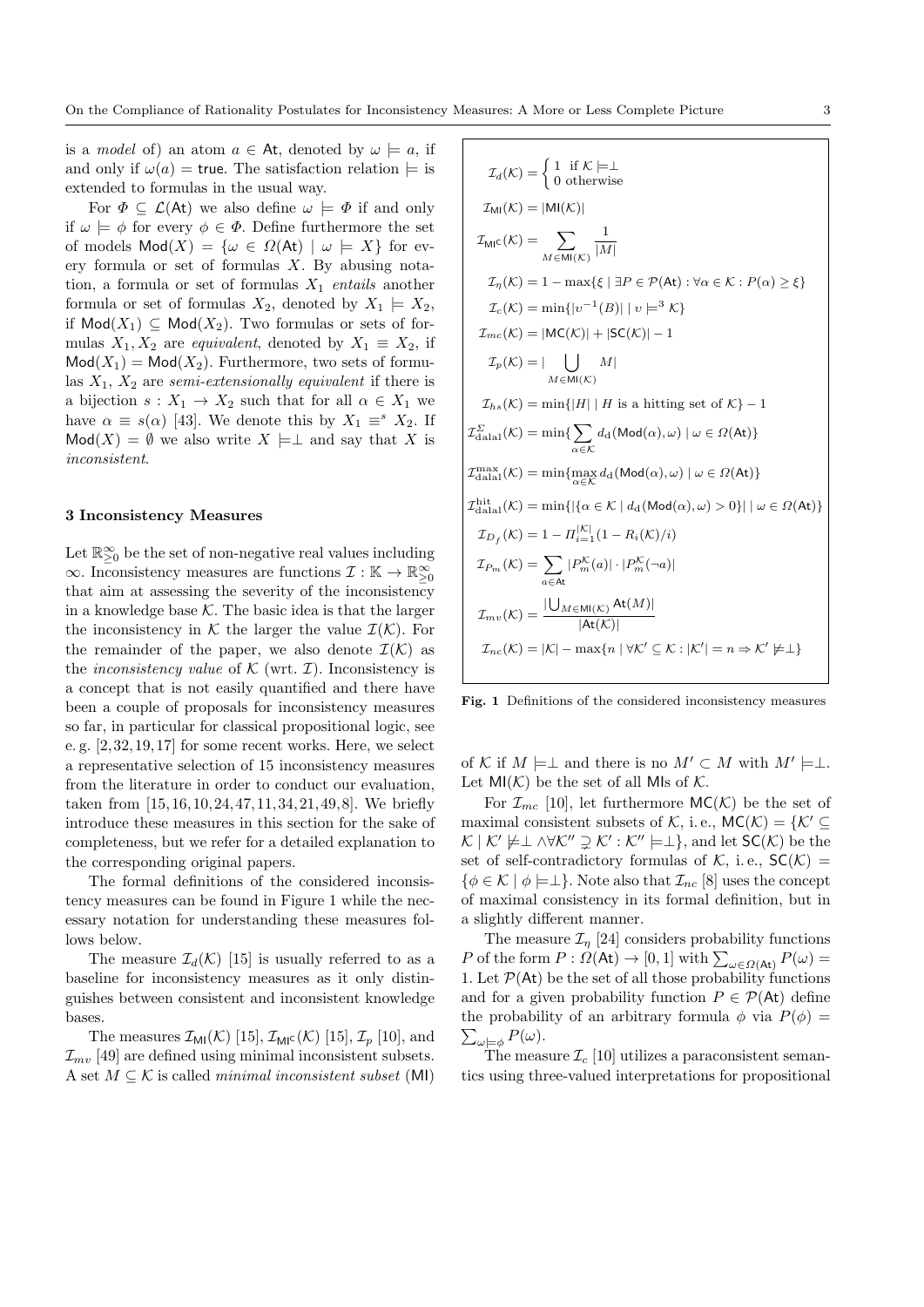logic [40].<sup>1</sup> A three-valued interpretation  $v$  on At is a function  $v : \mathsf{At} \to \{T, F, B\}$  where the values T and F correspond to the classical true and false, respectively. The additional truth value B stands for both and is meant to represent a conflicting truth value for a proposition. Taking into account the *truth order*  $\prec$  defined via  $T \prec B \prec F$ , an interpretation v is extended to arbitrary formulas via  $v(\phi_1 \wedge \phi_2) = \min_{\prec} (v(\phi_1), v(\phi_2)),$  $v(\phi_1 \vee \phi_2) = \max_{\prec} (v(\phi_1), v(\phi_2))$ , and  $v(\neg T) = F$ ,  $v(\neg F) = T$ ,  $v(\neg B) = B$ . An interpretation v satisfies a formula  $\alpha$ , denoted by  $v \models^3 \alpha$  if either  $v(\alpha) = T$ or  $v(\alpha) = B$ .

For  $\mathcal{I}_{hs}$  [47], a subset  $H \subseteq \Omega(\mathsf{At})$  is called a *hitting* set of K if for every  $\phi \in \mathcal{K}$  there is  $\omega \in H$  with  $\omega \models \phi$ .

The *Dalal distance*  $d_d$  is a distance function for interpretations in  $\Omega(\mathsf{At})$  and is defined as  $d(\omega, \omega') =$  $|\{a \in \mathsf{At} \mid \omega(a) \neq \omega'(a)\}|$  for all  $\omega, \omega' \in \Omega(\mathsf{At})$ . If  $X \subseteq$  $\Omega(At)$  is a set of interpretations we define  $d_d(X, \omega) =$  $\min_{\omega' \in X} d_d(\omega', \omega)$  (if  $X = \emptyset$  we define  $d_d(X, \omega) = \infty$ ). We consider the inconsistency measures  $\mathcal{I}_{\text{dala}}^{\Sigma}$ ,  $\mathcal{I}_{\text{dala}}^{\max}$ , and  $\mathcal{I}^{\text{hit}}_{\text{dala}}$  from [11] but only for the Dalal distance. Note that in [11] these measures were considered for arbitrary distances and that we use a slightly different but equivalent definition of these measures.

For every knowledge base  $\mathcal{K}, i = 1, \ldots, |\mathcal{K}|$  define  $MI^{(i)}(\mathcal{K}) = \{ M \in MI(\mathcal{K}) \mid |M| = i \}$  and  $CN^{(i)}(\mathcal{K}) =$  ${C \subseteq \mathcal{K} \mid |C| = i \land C \not\models \perp}.$  Furthermore define  $R_i(\mathcal{K}) =$ 0 if  $|M|^{(i)}(\mathcal{K})| + |\mathsf{CN}^{(i)}(\mathcal{K})| = 0$  and otherwise  $R_i(\mathcal{K}) =$  $|\text{MI}^{(i)}(\mathcal{K})|/(|\text{MI}^{(i)}(\mathcal{K})|+|\text{CN}^{(i)}(\mathcal{K})|$ ). Note that the definition of  $\mathcal{I}_{D_f}$  in Table 1 is only one instance of the family studied in [34], other variants can be obtained by different ways of aggregating the values  $R_i(\mathcal{K})$ .

Considering  $\mathcal{I}_{P_m}$  [21], for an atom  $x \in \mathsf{At}$  or a negated atom  $x = \neg y$   $(y \in At)$  a minimal proof in K is a set  $\pi \subseteq \mathcal{K}$  such that (1) x appears as a subformula in some  $\alpha \in \pi$ , (2)  $\pi \models x$ , and (3)  $\pi$  is minimal wrt. set inclusion (note that  $\pi$  is not necessarily consistent). Let  $P_m^{\mathcal{K}}(x)$  be the set of all minimal proofs of x in  $\mathcal{K}$ . Note that the definition of  $\mathcal{I}_{P_m}$  in Figure 1 is not the original definition but a characterization also provided in [21].

We conclude this section with a small example illustrating the behavior of the considered inconsistency measures.

Example 1 Let  $\mathcal{K}_1$  and  $\mathcal{K}_2$  be given as

 $\mathcal{K}_1 = \{a, b \lor c, \neg a \land \neg b, d\}$  $\mathcal{K}_2 = \{a, \neg a, b, \neg b\}$ 

Then

| $\mathcal{I}_d(K_1) = 1$               | $\mathcal{I}_d(K_2) = 1$              |
|----------------------------------------|---------------------------------------|
| $\mathcal{I}_{\text{MI}}(K_1) = 1$     | $\mathcal{I}_{\text{MI}}(K_2) = 2$    |
| $\mathcal{I}_{\text{MI}}(K_1) = 1/2$   | $\mathcal{I}_{\text{MI}}(K_2) = 1/2$  |
| $\mathcal{I}_{\text{n}}(K_1) = 1/2$    | $\mathcal{I}_{\text{n}}(K_2) = 1/2$   |
| $\mathcal{I}_{\text{c}}(K_1) = 1$      | $\mathcal{I}_{\text{n}}(K_2) = 2$     |
| $\mathcal{I}_{\text{mc}}(K_1) = 1$     | $\mathcal{I}_{\text{mc}}(K_2) = 3$    |
| $\mathcal{I}_{\text{p}}(K_1) = 2$      | $\mathcal{I}_{\text{mc}}(K_2) = 4$    |
| $\mathcal{I}_{\text{h}_s}(K_1) = 1$    | $\mathcal{I}_{\text{h}_s}(K_2) = 1$   |
| $\mathcal{I}_{\text{d}alal}(K_1) = 1$  | $\mathcal{I}_{\text{d}alal}(K_2) = 2$ |
| $\mathcal{I}_{\text{d}alal}(K_1) = 1$  | $\mathcal{I}_{\text{d}alal}(K_2) = 1$ |
| $\mathcal{I}_{\text{d}alal}(K_1) = 1$  | $\mathcal{I}_{\text{d}alal}(K_2) = 2$ |
| $\mathcal{I}_{\text{p}_f}(K_1) = 1/12$ | $\mathcal{I}_{\text{d}alal}(K_2) =$   |

A web application for trying out all the discussed inconsistency measures can be found on the website of the Tweety project<sup>2</sup>, cf. [45].

# 4 Rationality Postulates

In the previous section, we recalled concrete approaches to inconsistency measurement from the literature. However, the question is still open what these functions should actually measure. In the classic-logical sense, inconsistency is a binary concept. Either a knowledge base is inconsistent or it is consistent. Inconsistency measures address the challenge to further distinguish inconsistent knowledge bases in a similar manner as information measures [41, 28] address the issue of further distinguishing consistent knowledge bases, in particular through measuring the information content. While information content can be formalized in a way that is (mostly) agreed upon in the community, the concept of inconsistency has no such generally accepted formalization. Instead, rationality postulates have been proposed to give general guidelines on how inconsistency

 $^{\rm 1} \,$  Note that slightly different formalizations of this idea have been given in [16,30,29].

<sup>2</sup> http://tweetyproject.org/w/incmes/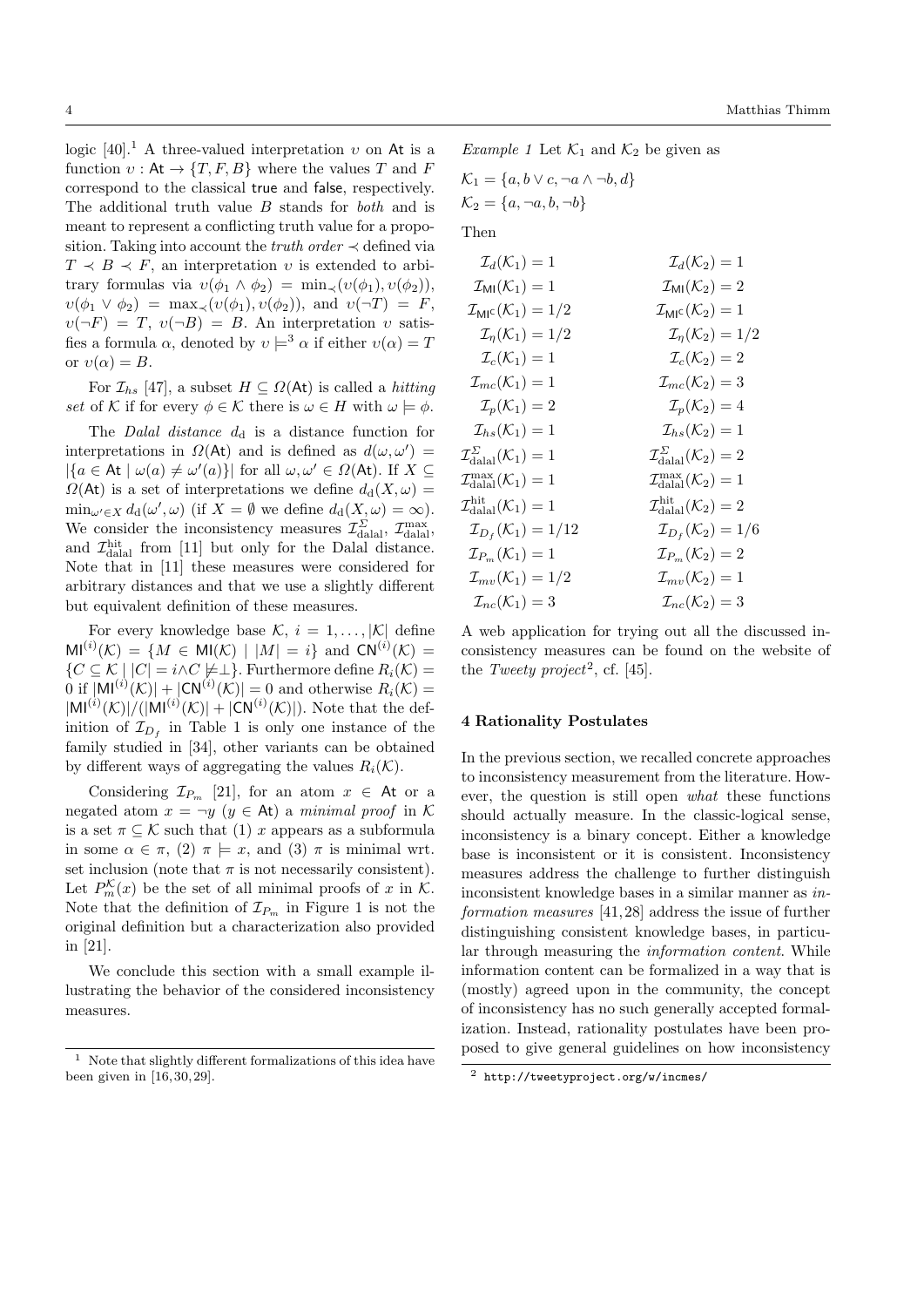measures should behave in certain scenarios. In the following, we recall 18 rationality postulates that have been proposed in the literature [14, 42, 16, 33, 34, 43, 2]. We will refrain from discussing the actual rationality of these postulates and only recall the original motivation for stating these postulates as desirable properties.

The first set of rationality postulates has been proposed in [14] in order to provide a definition of a basic inconsistency measure. In order to state these postulates we need one further definition.

**Definition 2** A formula  $\alpha \in \mathcal{K}$  is called free formula if  $\alpha \notin \bigcup \mathsf{MI}(\mathcal{K})$ . Let Free $(\mathcal{K})$  be the set of all free formulas of  $K$ .

In other words, a free formula is basically a formula that is not directly participating in any derivation of a contradiction. Using this definition and the concepts already introduced before, the first five rationality postulates of [14] can be stated as follows. For the remainder of this section, let  $\mathcal I$  be any function  $\mathcal I : \mathbb{K} \to \mathbb{R}^\infty_{\geq 0}$ ,  $\mathcal{K}, \mathcal{K}' \in \mathbb{K}$ , and  $\alpha, \beta \in \mathcal{L}(\mathsf{At})$ .

Consistency (CO)  $\mathcal{I}(\mathcal{K}) = 0$  if and only if K is consistent

*Normalization* (NO)  $0 \leq \mathcal{I}(\mathcal{K}) \leq 1$ 

Monotony (MO) If  $K \subseteq \mathcal{K}'$  then  $\mathcal{I}(\mathcal{K}) \leq \mathcal{I}(\mathcal{K}')$ 

*Free-formula independence* (IN) If  $\alpha \in \text{Free}(\mathcal{K})$  then  $\mathcal{I}(\mathcal{K}) = \mathcal{I}(\mathcal{K} \setminus {\alpha})$ 

Dominance (DO) If  $\alpha \not\models \perp$  and  $\alpha \models \beta$  then  $\mathcal{I}(\mathcal{K} \cup$  $\{\alpha\}\geq \mathcal{I}(\mathcal{K}\cup\{\beta\})$ 

The first postulate, CO, requires that consistent knowledge bases receive the minimal inconsistency value zero and every inconsistent knowledge base has a strictly positive inconsistency value. This postulate is actually the only generally accepted postulate and describes the minimal requirement for an inconsistency measure. An inconsistency measure  $\mathcal I$  that satisfies CO does not distinguish between consistent knowledge bases and can, at least, distinguish inconsistent knowledge bases from consistent ones.

The postulate NO states that the inconsistency value is always in the unit interval, thus allowing inconsistency values to be comparable even if knowledge bases are of different sizes. In later works, this postulate is usually regarded as an optional feature.

MO requires that adding formulas to the knowledge base cannot decrease the inconsistency value. Besides CO this is the least disputed postulate and most inconsistency measures do satisfy it (the Section 5).

IN states that removing free formulas from the knowledge base should not change the inconsistency value. The motivation here is that free formulas do not participate in inconsistencies and should not contribute to having a certain inconsistency value.

DO says that substituting a consistent formula  $\alpha$  by a weaker formula  $\beta$  should not increase the inconsistency value. Here, as  $\beta$  carries less information than  $\alpha$ there should be less opportunities for inconsistencies to occur.

The set of postulates was extended in [42] for the case of inconsistency measurement in probabilistic logics. However, we can state these postulates also for propositional logic.

**Definition 3** A formula  $\alpha \in \mathcal{K}$  is called *safe formula* if it is consistent and  $At(\alpha) \cap At(\mathcal{K} \setminus {\alpha}) = \emptyset$ . Let Safe(K) be the set of all safe formulas of  $K$ .

A formula is safe, if its signature is disjoint from the signature of the rest of the knowledge base, cf. the concept of language splitting in belief revision [37, 26]. Every safe formula is also a free formula [42].

Safe-formula independence (SI) If  $\alpha \in \mathsf{Safe}(\mathcal{K})$  then  $\mathcal{I}(\mathcal{K}) = \mathcal{I}(\mathcal{K} \setminus {\alpha})$ Super-Additivity (SA) If  $K \cap K' = \emptyset$  then  $\mathcal{I}(K \cup K') \geq$  $\mathcal{I}(\mathcal{K}) + \mathcal{I}(\mathcal{K}')$ *Penalty* (PY) If  $\alpha \notin \text{Free}(\mathcal{K})$  then  $\mathcal{I}(\mathcal{K}) > \mathcal{I}(\mathcal{K} \setminus {\alpha})$ 

The postulate SI requires that removing isolated formulas from a knowledge base cannot change the inconsistency value. This postulate is a weakening of IN, i. e., if a measure  $\mathcal I$  satisfies IN it also satisfies SI, cf. [42] and Theorem 1.

SA is a strengthening of MO [42] and requires that the sum of the inconsistency values of two disjoint knowledge bases is not larger than the inconsistency value of the joint knowledge base.

PY is the complementary postulate to IN and states that adding a formula participating in inconsistency must have a positive impact on the inconsistency value.

The following two postulates have been first used in [16]:

MI-separability (MI) If MI $(\mathcal{K}_1 \cup \mathcal{K}_2) = MI(\mathcal{K}_1) \cup MI(\mathcal{K}_2)$ and  $MI(\mathcal{K}_1)\cap MI(\mathcal{K}_2) = \emptyset$  then  $\mathcal{I}(\mathcal{K}_1\cup\mathcal{K}_2) = \mathcal{I}(\mathcal{K}_1) +$  $\mathcal{I}(\mathcal{K}_2)$ 

*MI-normalization* (MN) If  $M \in MI(\mathcal{K})$  then  $\mathcal{I}(M) = 1$ 

MI focuses particularly on the role of minimal inconsistent subsets in the determination of the inconsistency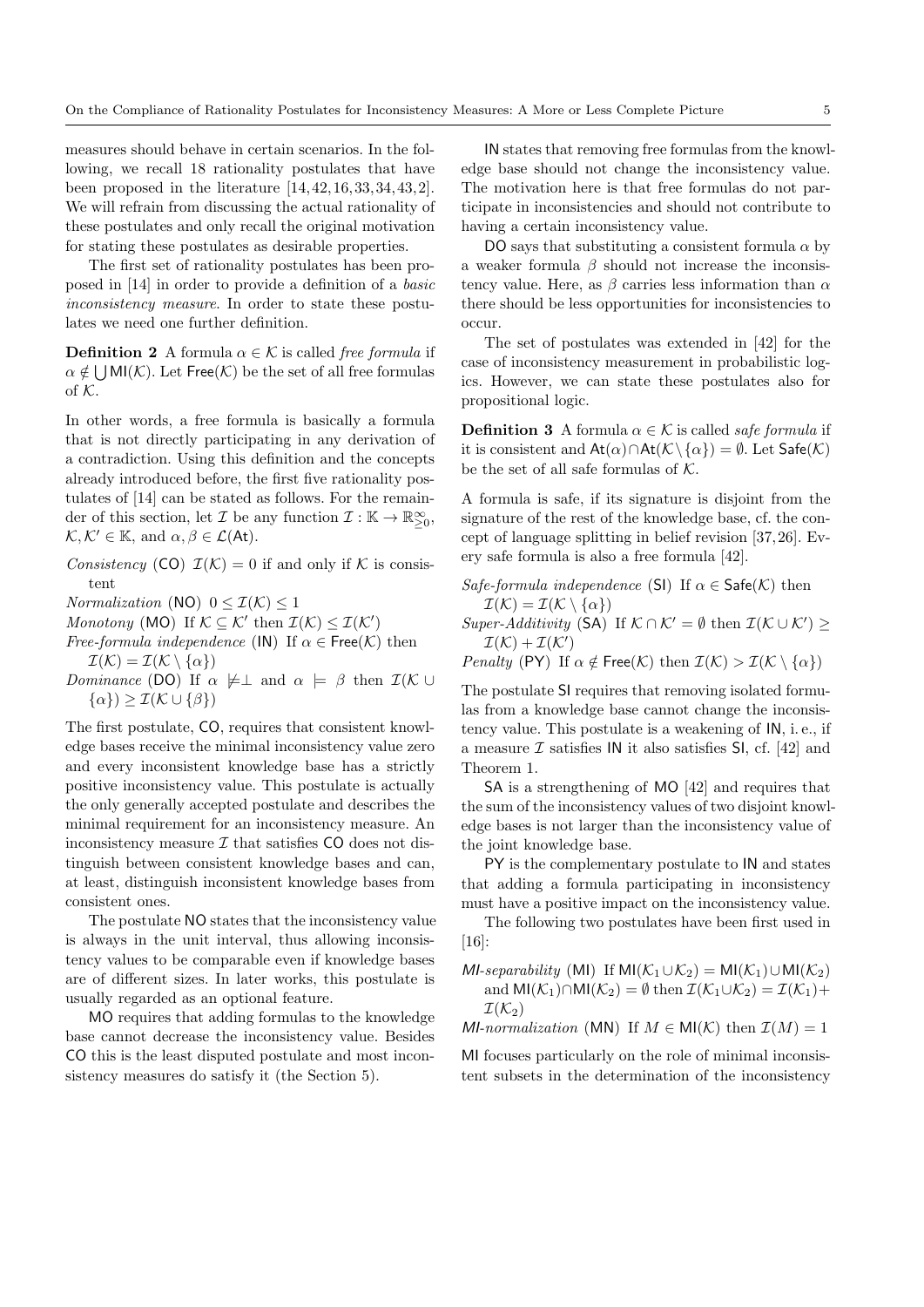value. It states that the sum of the inconsistency values of two knowledge bases that have "non-interfering" sets of minimal inconsistent subsets should be the same as the inconsistency value of their union.

MN demands that a minimal inconsistent subset is the atomic unit for measuring inconsistency by requiring that the inconsistency value of any minimal inconsistent subset is one.

The following postulates have been proposed in [33] to further define the role of minimal inconsistent subsets in measuring inconsistency:

Attenuation (AT)  $M, M' \in \mathsf{MI}(\mathcal{K})$  and  $\mathcal{I}(M) < \mathcal{I}(M')$ implies  $|M| > |M'|$ 

- Equal Conflict (EC)  $M, M' \in \mathsf{MI}(\mathcal{K})$  and  $\mathcal{I}(M) = \mathcal{I}(M')$ implies  $|M| = |M'|$
- Almost Consistency (AC) Let  $M_1, M_2, \ldots$  be a sequence of minimal inconsistent sets  $M_i$  with  $\lim_{i\to\infty} |M_i| =$  $\infty$ , then  $\lim_{i\to\infty} \mathcal{I}(M_i) = 0$

The postulate AT states that minimal inconsistent sets of smaller size should have a larger inconsistency value. The motivation of this postulate stems from the *lottery* parado $x^3$  [27].

The postulate EC is the counterpart of AT and requires minimal inconsistent subsets having the same inconsistency value also to have the same size.

AC considers the inconsistency values on arbitrarily large minimal inconsistent subsets in the limit and requires this to be zero.

The following postulates are from [34].

- Contradiction (CD)  $\mathcal{I}(\mathcal{K}) = 1$  if and only if for all  $\emptyset \neq$  $K' \subseteq K, K' \models \perp$
- Free Formula Dilution (FD) If  $\alpha \in \text{Free}(\mathcal{K})$  then  $\mathcal{I}(\mathcal{K})$  $\mathcal{I}(\mathcal{K}\setminus\{\alpha\})$

CD is meant as an extension of NO and states that a knowledge base is maximally inconsistent if all nonempty subsets are inconsistent. Note that CD only makes sense if NO is satisfied as well. We do not consider here the property Monotony w.r.t. Conflict Ratio from [34] as it is too specifically tailored for the measure  $\mathcal{I}_{D_f}$ .

The following property has been first mentioned in [43]:

Irrelevance of Syntax (SY) If  $\mathcal{K}_1 \equiv^s \mathcal{K}_2$  then  $\mathcal{I}(\mathcal{K}_1) =$  $\mathcal{I}(\mathcal{K}_2)$ 

SY states that knowledge bases with pairwise equivalent formulas should receive the same inconsistency value.

In [2] a series of further postulates have been discussed. For our current study, we only consider the following two:

*Exchange* (EX) If  $K' \not\models \perp$  and  $K' \equiv K''$  then  $\mathcal{I}(K \cup$  $K'$ ) =  $\mathcal{I}(\mathcal{K} \cup \mathcal{K}'')$ Adjunction Invariance (AI)  $\mathcal{I}(\mathcal{K}\cup\{\alpha,\beta\})=\mathcal{I}(\mathcal{K}\cup\{\alpha\}\)$  $\beta$ })

EX is similar in spirit to SY and demands that exchanging consistent parts of the knowledge base with equivalent ones should not change the inconsistency value.

AI demands that the set notation of knowledge bases should be equivalent to the conjunction of its formulas in terms of inconsistency values. In difference to EX note that AI has no precondition on the consistency of the considered formulas.

The rationality postulates presented so far are not independent. The following theorem shows some general relationships (a statement "A implies B" is meant to be read as "if a measure satisfies A then it satisfies B"; a statement " $A_1, \ldots, A_n$  are incompatible" means "there is no measure satisfying  $A_1, \ldots, A_n$  at the same time").

## Theorem 1

- 1. IN implies SI
- 2. IN implies FD
- 3. SA implies MO
- 4. MN and AC are incompatible
- 5. MN and CD are incompatible
- 6. MO implies FD
- 7. MN, MI, and NO are incompatible
- 8. MN, SA, and NO are incompatible

The proof of the above theorem is given in the online appendix<sup>4</sup>, see also [2] for some more detailed discussions.

## 5 Compliance of Inconsistency Measures

Table 1 gives the complete picture on which inconsistency measure satisfies  $(\checkmark)$  and violates  $(\checkmark)$  the previously discussed rationality postulates. Some of these

<sup>&</sup>lt;sup>3</sup> Consider a lottery of *n* tickets and let  $a_i$  be the proposition that ticket  $i, i = 1, \ldots, n$  will win. It is known that exactly one ticket will win  $(a_1 \vee \ldots \vee a_n)$  but each ticket owner assumes that his ticket will not win  $(\neg a_i, i = 1, \ldots, n)$ . For  $n = 1000$ it is reasonable for each ticket owner to believe that he will not win but for e.g.,  $n = 2$  it is not. Therefore larger minimal inconsistent subsets can be regarded less inconsistent than smaller ones.

<sup>4</sup> http://www.mthimm.de/misc/mt\_ratposim\_appendix.pdf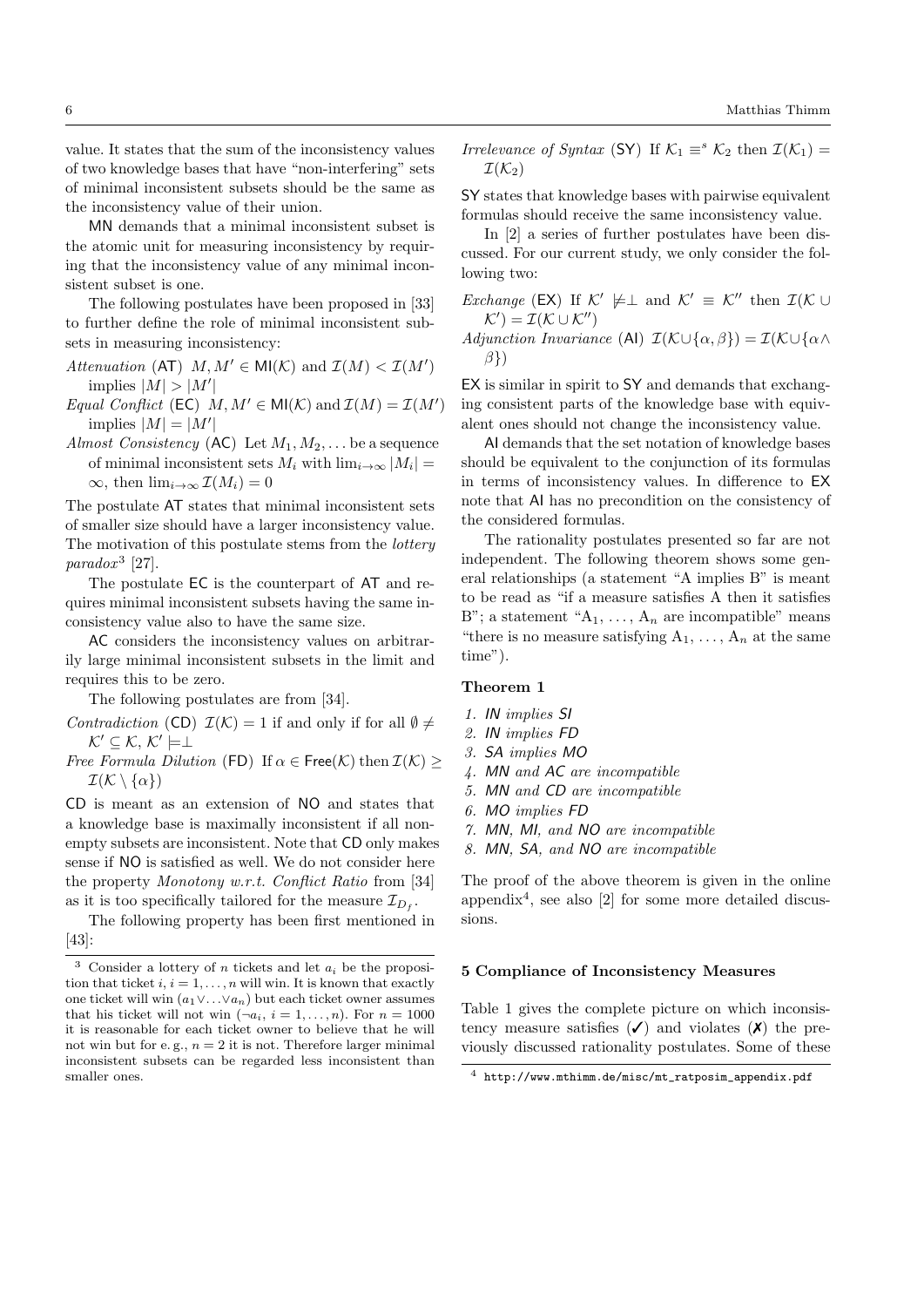On the Compliance of Rationality Postulates for Inconsistency Measures: A More or Less Complete Picture 7

|                                                                      | CO                   | <b>NO</b>            | <b>MO</b>            | IN                   | DO                        | SI                   | SA                            | PY                   | MI                   | MN                            | AT   | EC                            | AC                   | CD                            | FD                   | SY                   | EX                | AI |
|----------------------------------------------------------------------|----------------------|----------------------|----------------------|----------------------|---------------------------|----------------------|-------------------------------|----------------------|----------------------|-------------------------------|------|-------------------------------|----------------------|-------------------------------|----------------------|----------------------|-------------------|----|
| $\mathcal{I}_d$                                                      | $\mathcal{J}^{[16]}$ |                      | $J^{[16]}$           | $\mathcal{J}^{[16]}$ | $\sqrt{16}$               | $\mathcal{J}^{[43]}$ | $\mathbf{X}^{[43]}$           | $X^{[43]}$           | $X^{[43]}$           |                               |      | ^                             | Х                    | Х                             | ✓                    | $\mathcal{J}^{[43]}$ | √                 |    |
| $\mathcal{I}_{\mathsf{MI}}$                                          | $\mathcal{I}^{[15]}$ | v<br>Λ               | $\mathcal{I}^{[15]}$ | $\mathcal{I}^{[15]}$ | $X^{[34]}$                | $\mathcal{I}^{[43]}$ | $\mathcal{J}^{[43]}$          | $\mathcal{I}^{[43]}$ | $\mathcal{J}^{[16]}$ | $\mathcal{J}^{[16]}$          |      | ́                             | $\checkmark$<br>↗    | v<br>↗                        | ✓                    | $\mathcal{J}^{[10]}$ | ↗                 | ↗  |
| $\mathcal{I}_{\textsf{MI}}$ c                                        | $\mathcal{J}^{[10]}$ | $X^{[43]}$           | $\mathcal{J}^{[10]}$ | $\mathcal{J}^{[10]}$ | v<br>$\ddot{\phantom{0}}$ | $\mathcal{J}^{[43]}$ | $\mathcal{J}^{[43]}$          | $\mathcal{J}^{[43]}$ | $\mathcal{J}^{[43]}$ | $\ddot{\phantom{0}}$          |      |                               | ں                    | ↗                             | √                    | $\mathcal{J}^{[10]}$ | Х                 | ↗  |
| $\mathcal{I}_\eta$                                                   | $\mathcal{I}^{[24]}$ | $\mathcal{J}^{[24]}$ | $\mathcal{I}^{[43]}$ | $\mathcal{J}^{[43]}$ |                           | (43)<br>√            | $\mathbf{X}^{[43]}$           | $X^{[43]}$           | $X^{[43]}$           | $\ddot{\phantom{0}}$          |      | ٠                             |                      | ́                             | √                    | $\mathcal{I}^{[43]}$ | ^                 | ́  |
| ${\mathcal{I}}_c$                                                    | $\mathcal{J}^{[10]}$ | ^                    | $\mathcal{J}^{[10]}$ | $\mathcal{J}^{[10]}$ |                           |                      | ^                             | Λ                    | ́                    | $\ddot{\phantom{0}}$          | ^    | Λ                             | v<br>́               | $\overline{\phantom{a}}$<br>↗ | √                    | $X^{[10]}$           |                   |    |
| $\mathcal{I}_{mc}$                                                   | $\mathcal{J}^{[10]}$ | ́                    | $\mathcal{J}^{[10]}$ | $\mathcal{J}^{[10]}$ | $\ddot{\phantom{0}}$      |                      | ^                             | Λ                    | $X^{[18]}$           | ́                             | ^    | Λ                             | ́                    | ↗                             | √                    | $\mathcal{J}^{[10]}$ | ↗                 | ́  |
| $\mathcal{I}_p$                                                      | $\mathcal{J}^{[10]}$ |                      | $\mathcal{J}^{[10]}$ | $\mathcal{J}^{[10]}$ | $\mathbf{v}$<br>́         |                      |                               |                      | ^                    | $\ddot{\phantom{0}}$          | ^    |                               | v<br>^               | $\overline{\phantom{a}}$<br>↗ | √                    | $\mathcal{J}^{[10]}$ | Х                 | ́  |
| $\mathcal{I}_{hs}$                                                   | $\mathcal{I}^{[47]}$ | ^                    | $\mathcal{I}^{[47]}$ | $\mathcal{I}^{[47]}$ | $\mathcal{I}^{[47]}$      | $\mathcal{I}^{[47]}$ | $X^{[47]}$                    | ^                    | Y[47]<br>↗           | $\ddot{\phantom{0}}$          |      | Λ                             | $\mathbf{v}$<br>́    | $\mathbf{v}$<br>↗             | √                    | $\mathcal{I}^{[47]}$ | $\mathbf{v}$<br>↗ | ́  |
| $\mathcal{I}^{\widetilde{\Sigma}}_{\rm dial}$                        | $\mathcal{J}^{[11]}$ |                      | $\mathcal{J}^{[11]}$ | $\mathcal{J}^{[11]}$ | $\mathcal{J}^{[11]}$      |                      |                               | ^                    | ^                    | ́                             | ^    | ^                             | M<br>↗               | ↗                             | √                    | √                    | ↗                 | ́  |
| $\tau$ max                                                           | $\mathcal{J}^{[11]}$ | $\checkmark$<br>^    | $\mathcal{J}^{[11]}$ | $\mathcal{I}^{[11]}$ | $\mathcal{I}^{[11]}$      |                      | $\overline{\phantom{a}}$<br>↗ | ^                    | ^                    | ́                             | ^    | ^                             | $\mathbf{v}$<br>↗    | v<br>↗                        | v                    | v                    | $\mathbf{v}$<br>↗ | ́  |
| $\frac{L_{\text{dala}}}{\tau_{\text{hit}}}$<br>$\rm \nu_{\rm{dala}}$ | $\mathcal{J}^{[11]}$ | ^                    | $\mathcal{J}^{[11]}$ | $\mathcal{J}^{[11]}$ | $\mathcal{J}^{[11]}$      |                      |                               | ^                    | ^                    |                               |      | ^                             | v<br>↗               | ↗                             | ✓                    | ✓                    | X                 | ́  |
| ${\cal I}_{D_f}$                                                     | $\mathcal{J}^{[34]}$ | $\mathcal{J}^{[34]}$ | $\mathbf{v}$<br>^    | v<br>^               | $\checkmark$<br>^         | ^                    | ́                             | ^                    | ́                    | $\overline{\phantom{a}}$<br>^ | (34) |                               | $\mathcal{J}^{[34]}$ | $\mathcal{J}^{[34]}$          | $\mathcal{J}^{[34]}$ |                      | $\mathbf{v}$<br>↗ | ^  |
| ${\cal I}_{P_m}$                                                     | $\mathcal{J}^{[21]}$ | v<br>^               | $\mathcal{J}^{[21]}$ | $\mathsf{X}^{[21]}$  | $\mathsf{X}^{[21]}$       |                      |                               |                      | ↗                    | ↗                             | ↗    | $\overline{\phantom{a}}$<br>^ | $\checkmark$<br>↗    | $\overline{\phantom{a}}$<br>↗ |                      | v<br>↗               | $\checkmark$<br>↗ | ↗  |
| $\mathcal{I}_{mv}$                                                   | $\mathcal{J}^{[49]}$ |                      |                      | v<br>́               | $\ddot{\phantom{0}}$      | ^                    | ^                             | ^                    | ^                    |                               |      | ^                             | M<br>↗               | ↗                             | х                    | ↗                    | v<br>ᅎ            | ́  |
| $\mathcal{I}_{nc}$                                                   |                      |                      |                      |                      |                           |                      |                               |                      |                      |                               |      |                               |                      |                               |                      |                      | v                 |    |

Table 1 Compliance of inconsistency measures with rationality postulates; previous results are indicated by a super-scripted reference of the original work (some of the results have been shown in multiple publications, only the first occurrence is cited)

results have been shown before in [24, 15, 16, 34, 10, 49,  $43, 11, 21, 18, 47$ <sup>5</sup>, marked correspondingly in Table 1. The proofs and counterexamples of the remaining statements are all given in the online appendix<sup>4</sup>. Note that in [49] it has been shown that  $\mathcal{I}_{mv}$  satisfies restricted versions of MO and IN where only formulas are considered that do not use fresh propositions.

The only rationality postulate where all considered measures agree upon is CO, which is not surprising as it captures the minimal requirement for any inconsistency measure. Most measures also satisfy MO, which is also the least disputed in the literature. The only cases where MO fails is usually when NO is satisfied, cf.  $\mathcal{I}_{D_f}$  and  $\mathcal{I}_{mv}$ . However, note that MO and NO are not generally incompatible as e.g.  $\mathcal{I}_\eta$  satisfies both. Some other postulates are violated by most of the considered inconsistency measures, in particular if they address a very specific feature. For example, CD is motivated by the measure  $\mathcal{I}_{D_f}$ —which is also the only one satisfying it—and can be seen as the counterpart to CO as it describes a concept of maximal inconsistency. Of course, requiring that a maximally inconsistent knowledge base receives the maximal possible inconsistency value is a desirable property. The specific instance of this requirement in CD, i.e., that *maximal inconsistency* is defined by not having non-empty consistent subsets and that the maximal value is 1, is very specific to  $\mathcal{I}_{D_f}$ . The value 1 only makes sense when the measure is normalized, so that 1 is indeed the maximal possible value. Moreover, also the definition of maximal inconsistency requires some more investigation.

One important thing to note from the results shown in Table 1, is that there are no two inconsistency measures that are equivalent in terms of these postulates. More precisely, for every pair of inconsistency measures  $I, I'$  discussed in this paper there is always at least one postulate which is satisfied by  $\mathcal I$  and violated by  $\mathcal I'$  (or vice versa). A simple corollary of this is, that all considered inconsistency measures are *different* from each other. That is, for every pair of measures  $\mathcal{I}, \mathcal{I}'$  we can find knowledge bases  $\mathcal{K}_1, \mathcal{K}_2$  such that  $\mathcal{I}(\mathcal{K}_1) < \mathcal{I}(\mathcal{K}_2)$ and  $\mathcal{I}'(\mathcal{K}_1) \geq \mathcal{I}'(\mathcal{K}_2)$  (or vice versa).

It can also be seen that satisfaction of many rationality postulates is not a sufficient criterion for evaluating an inconsistency measure, as the drastic inconsistency measure already satisfies 12 of the 18 considered postulates—which is also the maximal number of postulates satisfied by any measure—but should not be seen as a meaningful inconsistency measure. Moreover, the drastic inconsistency measure is also the only measure besides  $\mathcal{I}_c$  satisfying EX and AI, which have been proposed in [2] as a more meaningful alternative to the existing postulates. These observations call for more investigations in rationality postulates for inconsistency measurement, as the existing ones are obviously not able to sufficiently assess the quality of a measure. One particular approach to complement rationality postulates in this regard is to analyze the expressivity of inconsistency measures, i. e., the number of different in-

<sup>5</sup> Note that proofs of [43] are for propositional probabilistic logic. As this is a generalization of propositional logic, the results apply here as well.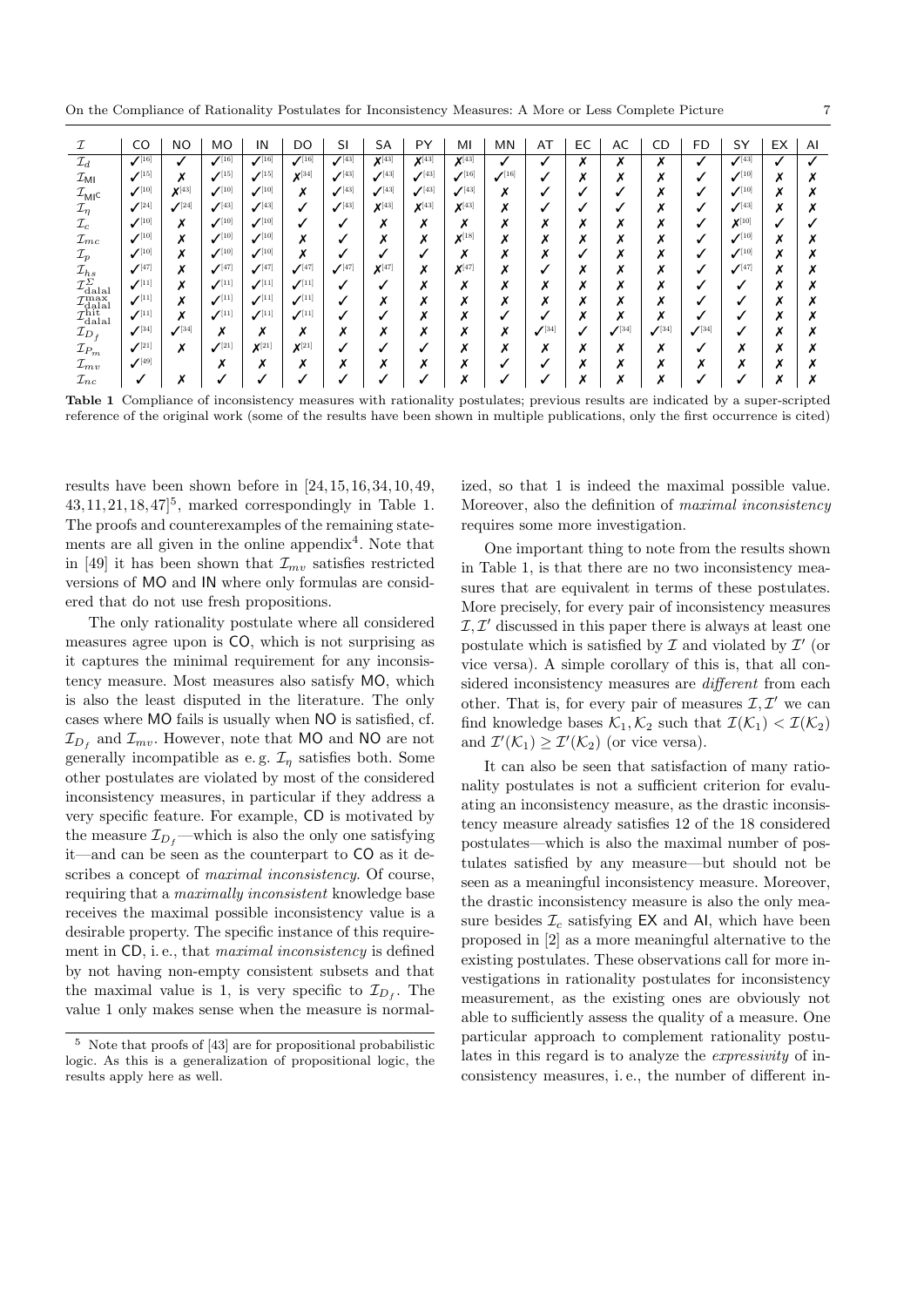consistency values that can be attained on some class of knowledge bases. See [46] for a recent discussion on this topic.

#### 6 Conclusion

In this paper, we provided a comprehensive evaluation of recent approaches to inconsistency measures wrt. several rationality postulates from the literature. It therefore extends previous partial investigations, serves as an overview of the state-of-the-art, and as collection of various technical results on the compliance of rationality postulates (which, due to space limitations, can be found in the online appendix<sup>4</sup>).

Our investigation on compliance is comprehensive but, of course, not complete. In particular, we did not yet consider the measures of [18–20, 1] and, for example, the property weak dominance from [19]. There are variants of the inconsistency measure  $\mathcal{I}_c$  which are also based on multi-valued interpretations, see e. g. [16, 30, 29].

Our investigation shows that, besides the postulate CO, there is no common agreement on the variety of rationality postulates. This calls for both, a deeper investigation of rationality postulates and the development of new measures satisfying them. Furthermore, besides the satisfaction of rationality postulates, other dimensions for evaluating inconsistency measures should also be taken into account such as the aforementioned expressivity [46] as well as computational complexity [48].

## References

- 1. Ammoura, M., Raddaoui, B., Salhi, Y., Oukacha, B.: On measuring inconsistency using maximal consistent sets. In: Proceedings of the 13th European Conference on Symbolic and Quantitative Approaches to Reasoning with Uncertainty (ECSQARU'15), pp. 267–276. Springer (2015)
- 2. Besnard, P.: Revisiting postulates for inconsistency measures. In: Proceedings of the 14th European Conference on Logics in Artificial Intelligence (JELIA'14), pp. 383– 396 (2014)
- 3. Béziau, J.Y., Carnielli, W., Gabbay, D. (eds.): Handbook of Paraconsistency. College Publications, London (2007)
- 4. Chan, H., Darwiche, A.: On the revision of probabilistic beliefs using uncertain evidence. Artificial Intelligence 163(1), 67–90 (2005)
- 5. Daniel, L.: Haziness for common sensical inference from uncertain and inconsistent linear knowledge base. In: Proceedings of the 20th IEEE International Conference

on Tools with Artificial Intelligence (ICTAI'08), pp. 163– 170 (2008)

- 6. De Bona, G., Finger, M.: Measuring inconsistency in probabilistic logic: rationality postulates and dutch book interpretation. Artificial Intelligence 227, 140–164 (2015)
- 7. De Bona, G., Finger, M., Ribeiro, M.M., Santos, Y.D., Wassermann, R.: Consolidating probabilistic knowledge bases via belief contraction. In: Proceedings of the 15th International Conference on Principles of Knowledge Representation and Reasoning (KR'16) (2016)
- 8. Doder, D., Raskovic, M., Markovic, Z., Ognjanovic, Z.: Measures of inconsistency and defaults. International Journal of Approximate Reasoning 51, 832–845 (2010)
- 9. Grant, J., Hunter, A.: Measuring inconsistency in knowledgebases. Journal of Intelligent Information Systems 27, 159–184 (2006)
- 10. Grant, J., Hunter, A.: Measuring consistency gain and information loss in stepwise inconsistency resolution. In: Proceedings of the 11th European Conference on Symbolic and Quantitative Approaches to Reasoning with Uncertainty (ECSQARU 2011), no. 6717 in LNAI, pp. 362–373. Springer (2011)
- 11. Grant, J., Hunter, A.: Distance-based measures of inconsistency. In: Proceedings of the 12th Europen Conference on Symbolic and Quantitative Approaches to Reasoning with Uncertainty (ECSQARU'13), *LNCS*, vol. 7958, pp. 230–241. Springer (2013)
- 12. Hansson, S.O.: A Textbook of Belief Dynamics. Kluwer Academic Publishers (2001)
- 13. Hunter, A., Konieczny, S.: Approaches to measuring inconsistent information. In: Inconsistency Tolerance, LNCS, vol. 3300, pp. 189–234. Springer (2004)
- 14. Hunter, A., Konieczny, S.: Shapley inconsistency values. In: Proceedings of the 10th International Conference on Knowledge Representation (KR'06), pp. 249–259. AAAI Press (2006)
- 15. Hunter, A., Konieczny, S.: Measuring inconsistency through minimal inconsistent sets. In: Proceedings of the Eleventh International Conference on Principles of Knowledge Representation and Reasoning (KR'2008), pp. 358–366. AAAI Press (2008)
- 16. Hunter, A., Konieczny, S.: On the measure of conflicts: Shapley inconsistency values. Artificial Intelligence 174(14), 1007–1026 (2010)
- 17. Hunter, A., Parsons, S., Wooldridge, M.: Measuring inconsistency in multi-agent systems. Künstliche Intelligenz 28, 169–178 (2014)
- 18. Jabbour, S., Ma, Y., Raddaoui, B.: Inconsistency measurement thanks to mus decomposition. In: Proceedings of the 13th International Conference on Autonomous Agents and Multiagent Systems (AAMAS 2014) (2014)
- 19. Jabbour, S., Ma, Y., Raddaoui, B., Sais, L.: Prime implicates based inconsistency characterization. In: Proceedings of the 21st European Conference on Artificial Intelligence (ECAI'14), pp. 1037–1038 (2014)
- 20. Jabbour, S., Ma, Y., Raddaoui, B., Sais, L., Salhi, Y.: On structure-based inconsistency measures and their computations via closed set packing. In: Proceedings of the 14th International Conference on Autonomous Agents and Multiagent Systems (AAMAS'15) (2015)